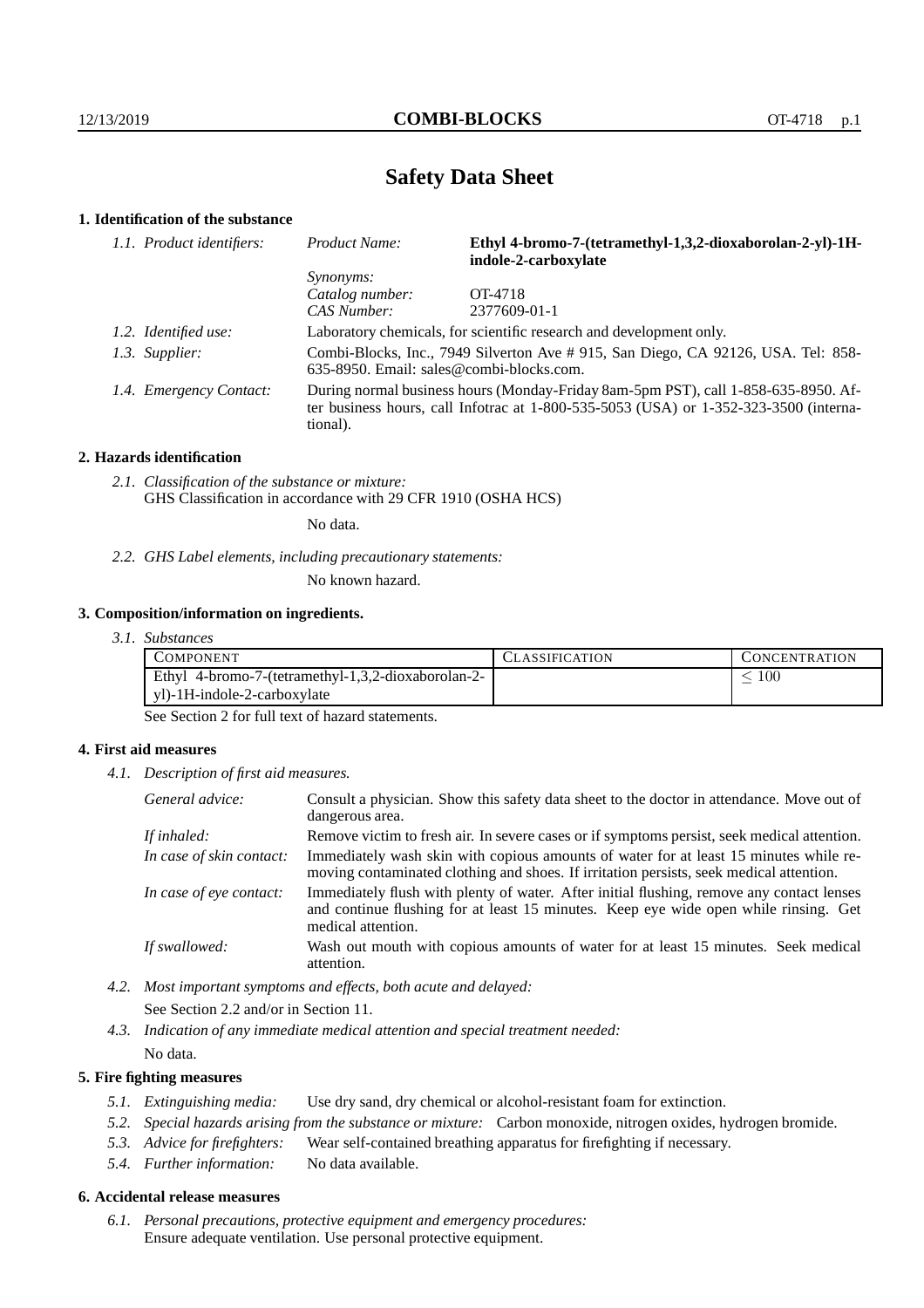Respiratory protection:

**9. Physical and chemical properties**

drains.

(a) Appearance: Solid (b) Odour: No data (c) Odour Threshold: No data (d) pH: No data (e) Melting point/freezing point:  $110 - 130°C$ (f) Initial boiling point and boiling range: No data (g) Flash point: No data (h) Evaporatoin rate: No data (i) Flammability (solid, gas): No data (j) Upper/lower flammability or explosive limits: No data (k) Vapour pressure: No data (l) Vapour density: No data (m) Relative density: No data (n) Water solubility: No data (o) Partition coefficient: n-octanol/water: No data (p) Auto-ignition: No data (q) Decomposition temperature: No data (r) Viscosity: No data (s) Explosive properties: No data (t) Oxidizing properties: No data

*9.1. Information on basic physical and chemical properties*

|                                                                                                                        | 6.2. Environmental precautions:                                                                                                                                                        |                                                                                                                                                                                                                                                                            |  |  |
|------------------------------------------------------------------------------------------------------------------------|----------------------------------------------------------------------------------------------------------------------------------------------------------------------------------------|----------------------------------------------------------------------------------------------------------------------------------------------------------------------------------------------------------------------------------------------------------------------------|--|--|
|                                                                                                                        |                                                                                                                                                                                        | Should not be released into the environment. See Section 12 for additional ecological information.                                                                                                                                                                         |  |  |
|                                                                                                                        | 6.3. Methods and materials for containment and cleaning up:                                                                                                                            |                                                                                                                                                                                                                                                                            |  |  |
|                                                                                                                        | Sweep up or vacuum up spillage and collect in suitable container for disposal.                                                                                                         |                                                                                                                                                                                                                                                                            |  |  |
|                                                                                                                        | 6.4. Reference to other sections:                                                                                                                                                      |                                                                                                                                                                                                                                                                            |  |  |
|                                                                                                                        | Refer to protective measures listed in Sections 8 and 13.                                                                                                                              |                                                                                                                                                                                                                                                                            |  |  |
|                                                                                                                        | 7. Handling and storage                                                                                                                                                                |                                                                                                                                                                                                                                                                            |  |  |
|                                                                                                                        |                                                                                                                                                                                        | 7.1. Precautions for safe handling: Avoid contact with skin and eyes. Avoid inhalation of vapour or mist. Keep away<br>from sources of ignition - No smoking. Take measures to prevent the build up of electro-<br>static charge. For precautions see section 2.2.         |  |  |
| 7.2. Conditions for safe storage, including any incompatibilities: Store under -20°C. Keep container tightly closed in |                                                                                                                                                                                        | a dry and well-ventilated place. Containers which are opened must be carefully resealed<br>and kept upright to prevent leakage.                                                                                                                                            |  |  |
|                                                                                                                        | 7.3. Specific end $use(s)$ :                                                                                                                                                           | Laboratory chemicals, for scientific research and development only.                                                                                                                                                                                                        |  |  |
|                                                                                                                        | 8. Exposure Controls / Personal protection                                                                                                                                             |                                                                                                                                                                                                                                                                            |  |  |
|                                                                                                                        | 8.1. Control parameters:                                                                                                                                                               |                                                                                                                                                                                                                                                                            |  |  |
|                                                                                                                        |                                                                                                                                                                                        | Components with workplace control parameters: Contains no substances with occupational exposure limit values.                                                                                                                                                              |  |  |
|                                                                                                                        | 8.2. Exposure controls:                                                                                                                                                                |                                                                                                                                                                                                                                                                            |  |  |
|                                                                                                                        | Appropriate engineering controls: Ensure that eyewash stations and safety showers are close to the workstation<br>location. Ensure adequate ventilation, especially in confined areas. |                                                                                                                                                                                                                                                                            |  |  |
|                                                                                                                        | Personal protective equipment:                                                                                                                                                         |                                                                                                                                                                                                                                                                            |  |  |
|                                                                                                                        | Eye/face protection:                                                                                                                                                                   | Wear appropriate protective eyeglasses or chemical safety goggles as described by OSHA's<br>eye and face protection regulations in 29 CFR 1910.133 or European Standard EN166.                                                                                             |  |  |
|                                                                                                                        | Skin protection:                                                                                                                                                                       | Handle with gloves. Gloves must be inspected prior to use. Use proper glove removal<br>technique (without touching glove's outer surface) to avoid skin contact with this product.<br>Dispose of contaminated gloves after use in accordance with applicable laws and good |  |  |

laboratory practices. Wash and dry hands

Body Protection: Complete suit protecting against chemicals, Flame retardant antistatic protective clothing.,

amount of the dangerous substance at the specific workplace.

Control of environmental exposure: Prevent further leakage or spillage if safe to do so. Do not let product enter

The type of protective equipment must be selected according to the concentration and